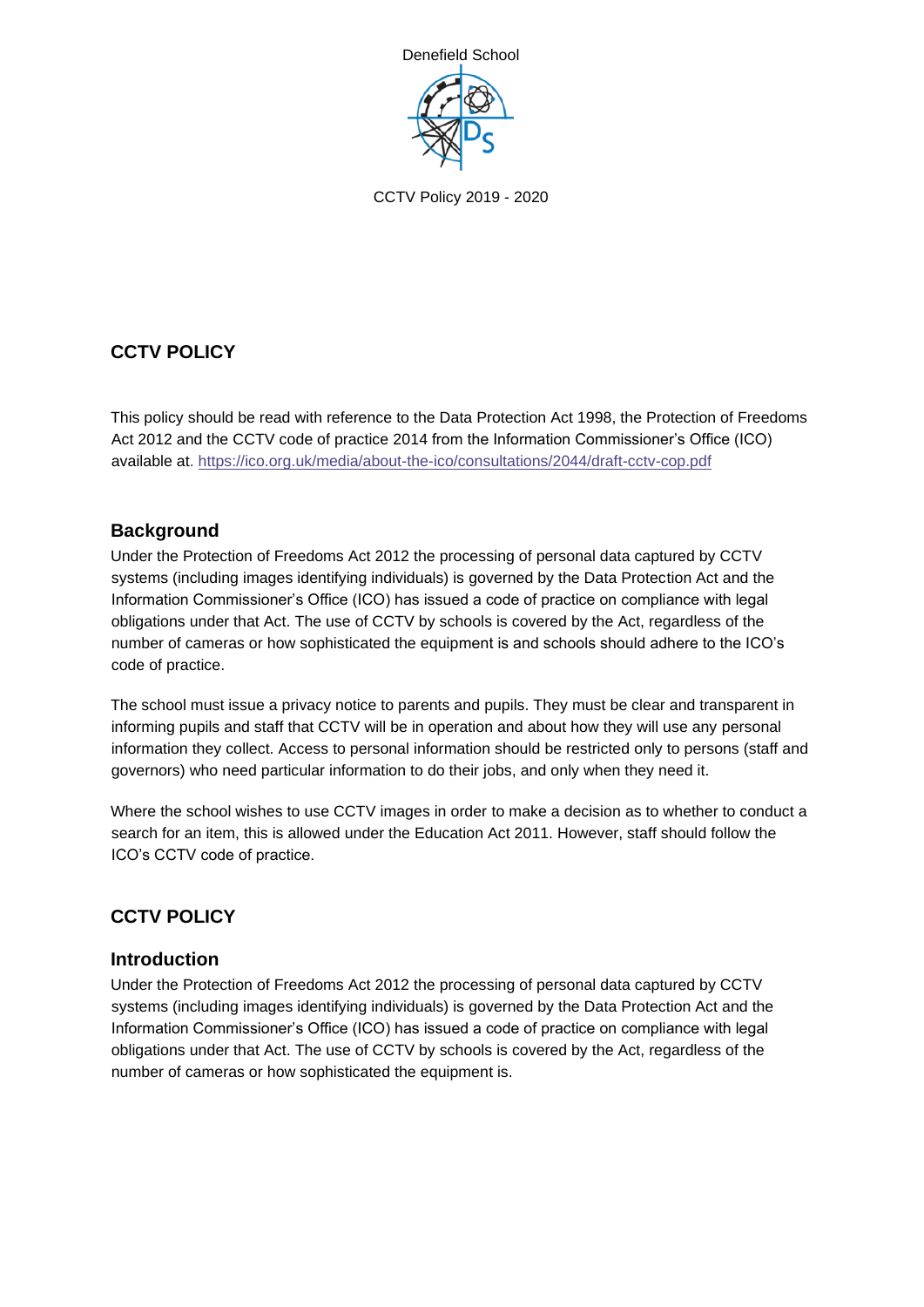

### **Objectives and targets**

This CCTV policy explains how Denefield School will operate its CCTV equipment and comply with the current legislation.

### **Action plan**

The school uses CCTV equipment to provide a safer, more secure environment for pupils and staff and to prevent bullying, vandalism and theft. Essentially it is used for:

- The prevention, investigation and detection of crime.
- The apprehension and prosecution of offenders (including use of images as evidence in criminal proceedings).
- Safeguarding public, pupil and staff safety.
- Monitoring the security of the site.

The school does not use the CCTV system for covert monitoring.

#### **Location**

Cameras are located in those areas where the school has identified a need and where other solutions are ineffective. The school's CCTV system is used solely for purposes(s) identified above and is not used to routinely monitor pupil or staff conduct.

#### **Maintenance**

The CCTV system is maintained by Active Security (*contractor)* under an annual maintenance contract that includes periodic inspections.

The contractors are responsible for:

- Ensuring the school complies with its responsibilities in relation to guidance on the location of the camera.
- Ensuring the date and time reference are accurate.
- Ensuring that suitable maintenance and servicing is undertaken to ensure that clear images are recorded.
- Ensuring that cameras are protected from vandalism in order to ensure that they remain in working order.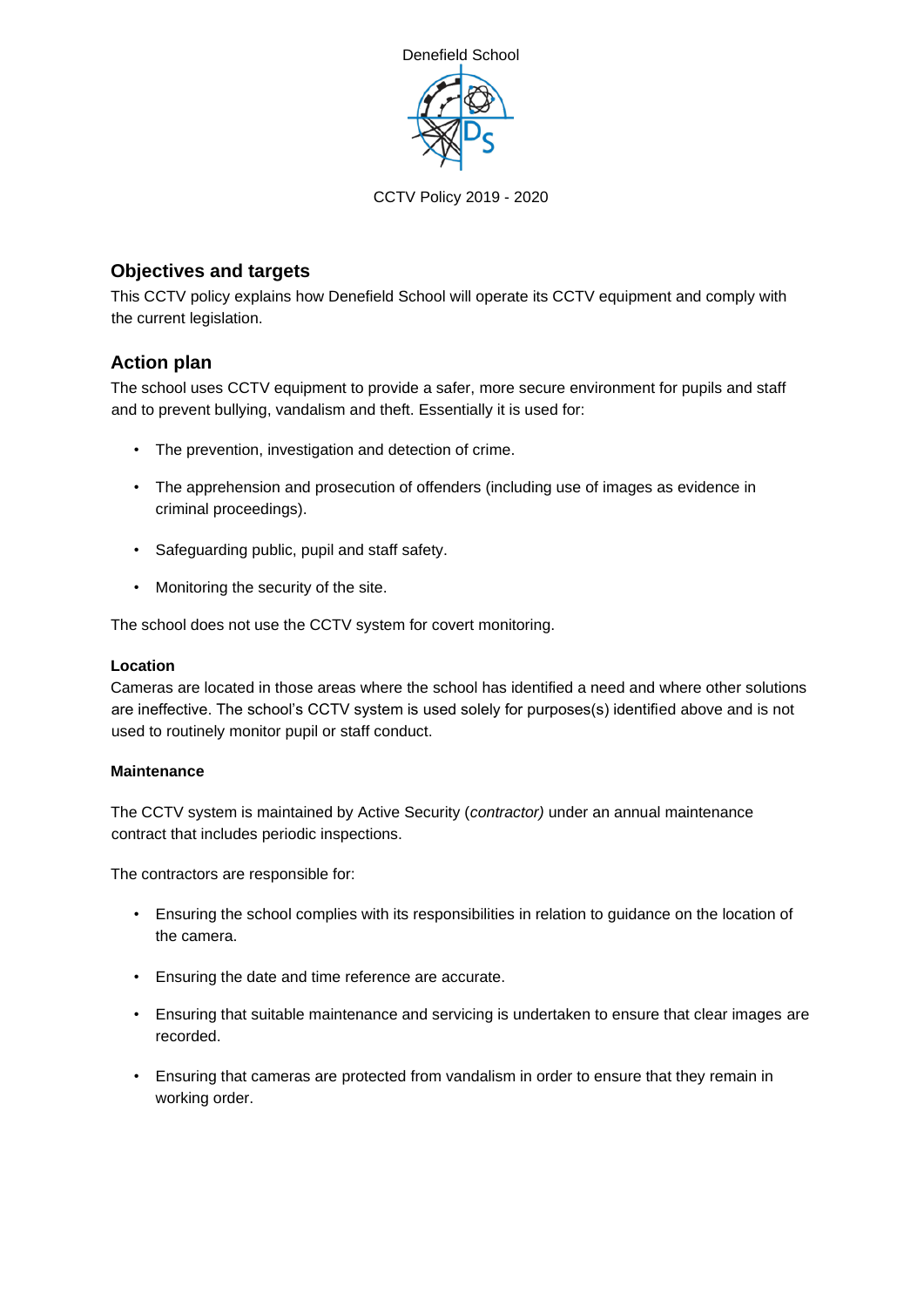

#### **Identification**

In areas where CCTV is used the school will ensure that there are prominent signs placed at both the entrance of the CCTV zone and within the controlled area.

The signs will:

- Be clearly visible and readable.
- Contain details of the organisation operating the scheme, the purpose for using CCTV and who to contact about the scheme.
- Be an appropriate size depending on context.

#### **Type of equipment**

The school's standard CCTV cameras record visual images only and do not record sound.

#### **Administration**

The data controller, Paul Hamilton, has responsibility for the control of images and deciding how the CCTV system is used. The school has notified the Information Commissioner's Office of both the name of the data controller and the purpose for which the images are used. All operators and employees with access to images must be aware of the procedures that need to be followed when accessing the recorded images. All operators must be trained in their responsibilities under the CCTV Code of Practice. Access to recorded images is restricted to staff that need to have access in order to achieve the purpose of using the equipment. All access to the medium on which the images are recorded is documented. All employees are aware of the restrictions in relation to access to, and disclosure of, recorded images. Under the Schools (Specification and Disposal of Articles) Regulations 2013, school staff can view CCTV footage in order to make a decision as to whether to search a pupil for an item. If the recorded footage reveals that theft has been committed by a member of staff, this evidence may be used in a disciplinary case.

#### **Image storage, viewing and retention**

Recorded images will be stored in a way that ensures the integrity of the image and in a way that allows specific times and dates to be identified. Access to live images is restricted to the CCTV operator unless the monitor displays a scene which is in plain sight from the monitored location. Recorded images can only be viewed in a restricted area by approved staff. The recorded images are viewed only when there is suspected criminal activity and not for routine monitoring of pupils, staff or visitors unless the camera(s) are installed to monitor the safe movement of persons through a designated area eg corridors (these areas will be identifiable by clear signs).

The school reserves the right to use images captured on CCTV where there is activity that the school cannot be expected to ignore such as criminal activity, potential gross misconduct, or behaviour which puts others at risk. Images retained for evidential purposes will be retained in a controlled area.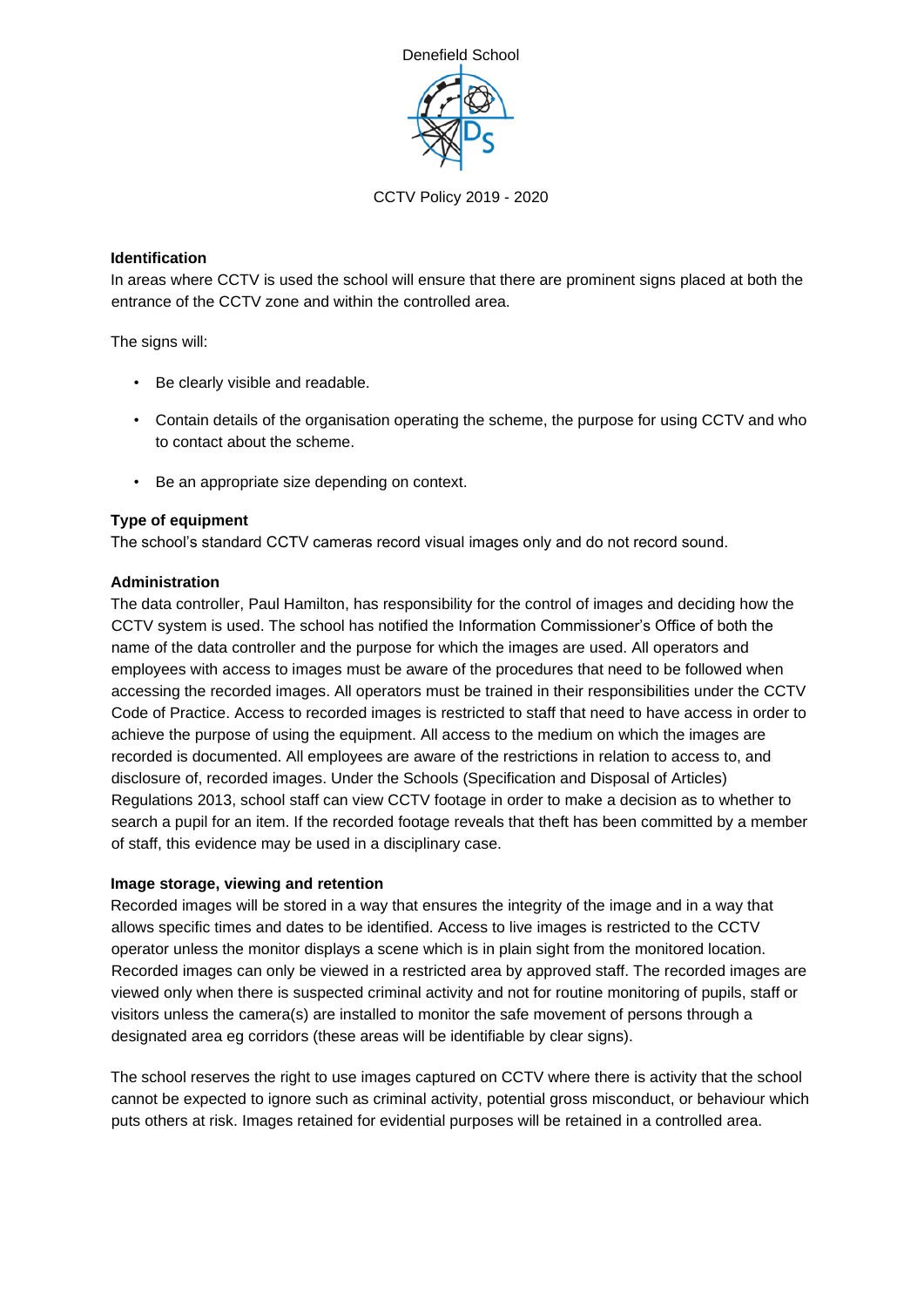

Where images are retained, the system administrator will ensure the reason for its retention is recorded, where it is kept, any use made of the images and finally when it is destroyed.

Neither the Data Protection Act nor the Information and Records Management Society prescribe any specific minimum or maximum periods which apply to CCTV recorded images. The school ensures that images are not retained for longer than is necessary. Once the retention period has expired, the images are removed or erased.

#### **Disclosure**

Disclosure of the recorded images to third parties can only be authorised by the data controller. Disclosure will only be granted:

- If its release is fair to the individuals concerned.
- If there is an overriding legal obligation (eg information access rights).
- If it is consistent with the purpose for which the system was established.

All requests for access or for disclosure are recorded. If access or disclosure is denied, the reason is documented.

NB: Disclosure may be authorised to law enforcement agencies, even if a system was not established to prevent or detect crime, if withholding it would prejudice the prevention or detection of crime.

#### **Subject access requests**

Individuals whose images are recorded have a right to view images of themselves and, unless they agree otherwise, to be provided with a copy of the images. If the school receives a request under the Data Protection Act it will comply with requests within 40 calendar days of receiving the request. The school may charge a fee for the provision of a copy of the images. If the school receives a request under the Freedom of Information Act it will comply with requests within 20 working days of receiving the request. As a general rule, if the viewer can identify any person other than, or in addition to, the person requesting access, it will be deemed personal data and its disclosure is unlikely as a Freedom of Information request. Those requesting access must provide enough detail to allow the operator to identify that they are the subject of the images, and for the operator to locate the images on the system. Requests for access should be addressed to the data controller.

Refusal to disclose images may be appropriate where its release is:

- Likely to cause substantial and unwarranted damage to that individual.
- To prevent automated decisions from being taken in relation to that individual